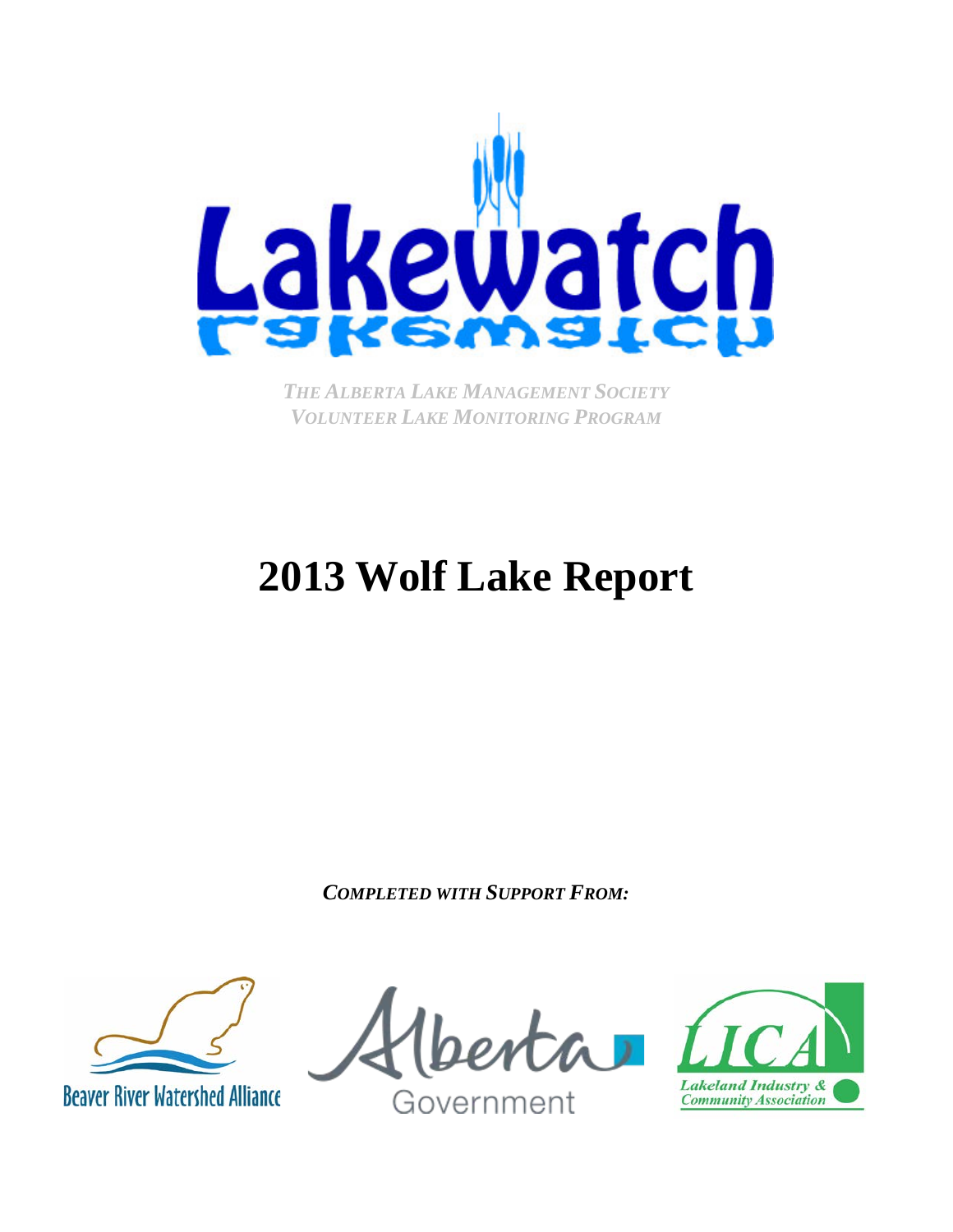

# **Alberta Lake Management Society's LakeWatch Program**

LakeWatch has several important objectives, one of which is to collect and interpret water quality data on Alberta Lakes. Equally important is educating lake users about their aquatic environment, encouraging public involvement in lake management, and facilitating cooperation and partnerships between government, industry, the scientific community and lake users. LakeWatch Reports are designed to summarize basic lake data in understandable terms for a lay audience and are not meant to be a complete synopsis of information about specific lakes. Additional information is available for many lakes that have been included in LakeWatch and readers requiring more information are encouraged to seek those sources.

ALMS would like to thank all who express interest in Alberta's aquatic environments and particularly those who have participated in the LakeWatch program. These people prove that ecological apathy can be overcome and give us hope that our water resources will not be the limiting factor in the health of our environment.

Historical data has been re-queried and summarized for the 2012 report.

## **Acknowledgements**

The Lakewatch program is made possible through the dedication of volunteers. We would like to thank Monty Moore for his time and effort in collecting field data during 2013. Thank you to Nicole Meyers, who was the LakeWatch technician responsible for sampling Wolf Lake and to Bradley Peter, who coordinated the LakeWatch program. Arin MacFarlane Dyer and Bradley Peter prepared the 2013 report.

If you are interested in becoming a volunteer with the LakeWatch program or having your lake monitored, please e-mail us at [info@alms.ca](mailto:info@alms.ca) or call us at 780-415-9785.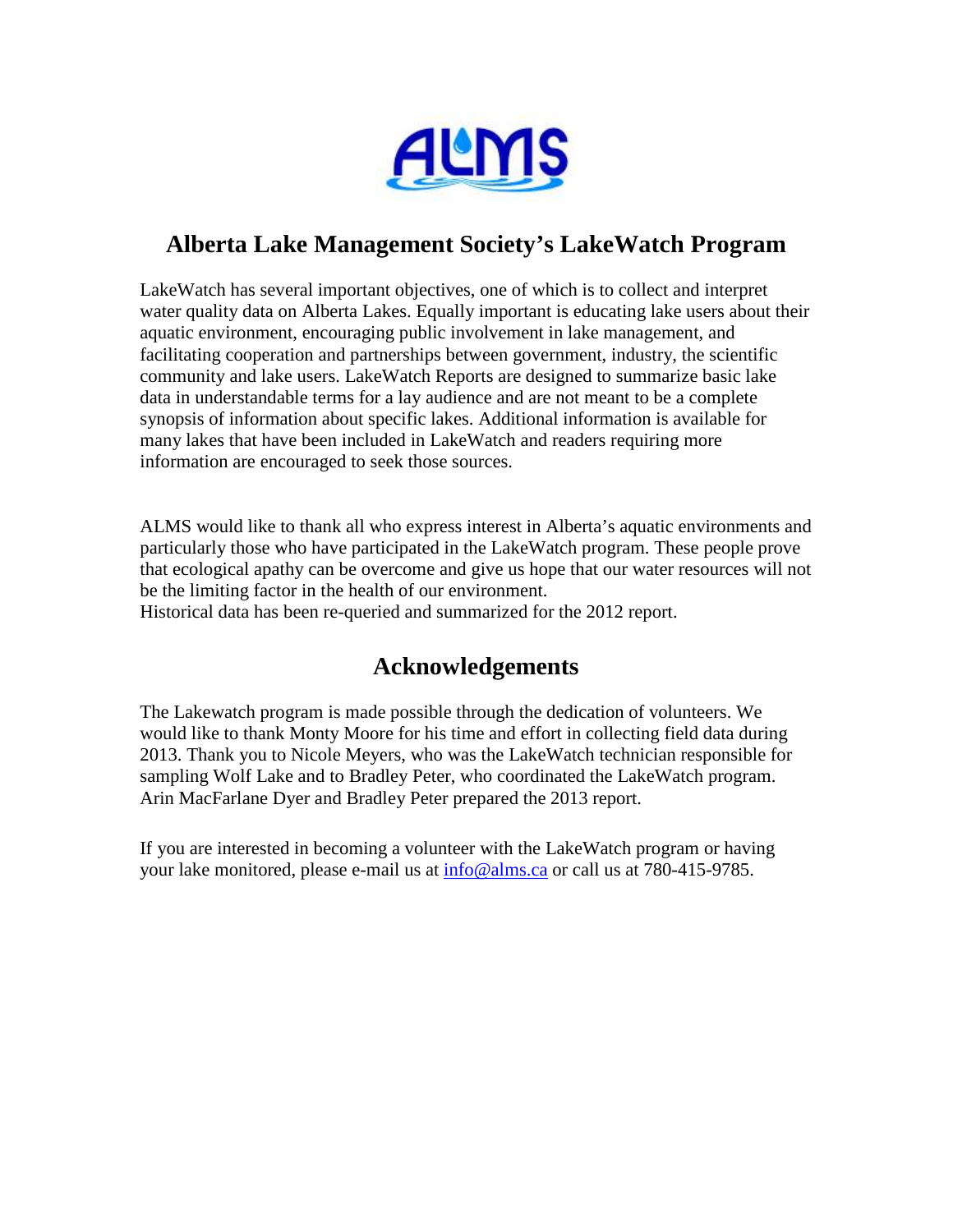### **WOLF LAKE:**

Wolf Lake is a beautiful lake located just south of the Primrose Lake Air Weapons Range, approximately 70 km north of the town of Bonnyville and 310 km northeast of the city of Edmonton. It is within the boundaries of the municipal district of Bonnyville. Wolf Lake Provincial Recreation Area, with campground, boat launch and beach, is located on the south shore. The lake's name is a translation from the Cree *Mahikan Sakhahegan*. In 1911, wolves near the lake were reported to have chased a fur-buyer's sleigh for quite a distance<sup>[1](#page-2-0)</sup>.

Wolf Lake is a large lake  $(31.5 \text{ km}^2)$  with a maximum depth of 38.5 m and an average depth of 9m. It consists of three distinct basins: the northwest basin slopes rapidly to a maximum depth of 15.5 m and most of it is deeper than 10 m; the central basin has a maximum depth of 20.5 m, but a large part of it is less than 6 m deep; the eastern basin is long and narrow and contains the deepest part of the lake. Wolf Lake is a stratified lake with algae and nutrient concentrations that classify it as mesotrophic.



Figure 1 – The southern shore of Wolf Lake, 2013. Photo by Bradley Peter.

It is has a recreational fishery for perch and northern pike but the walleye fishery has been closed. Wolf Lake also supports a limited commercial fishery for whitefish, perch, pike and walleye<sup>[2](#page-2-1)</sup>.

The drainage basin of Wolf Lake is 22 times the size of the lake (Figure  $1$ )<sup>[3](#page-2-2)</sup>. Most of the watershed is located northeast of the lake. The outlet, the Wolf River, flows east to the Sand River, which eventually joins the Beaver River. Wolf Lake is located in the central mixed-wood natural subregion. The dominant trees in dry areas are trembling aspen,

<span id="page-2-0"></span> $1$  Chipeniuk, R.C. 1975. Lakes of the Lac la Biche District. R.C. Chipeniuk, Lac La Biche.  $\overline{1}$ 

<span id="page-2-1"></span> $2$  Alberta Environment and Sustainable Resource Development. 2013. Guide to Commercial Fishery Seasons 2013-2014. Available at:

http://srd.alberta.ca/FishWildlife/FisheriesManagement/documents/CommercialFishingSe asonsGuide-Sep10-2013.pdf

<span id="page-2-2"></span><sup>&</sup>lt;sup>3</sup> University of Alberta. 2005. Atlas of Alberta Lakes. University of Alberta Press. Available at: http://sunsite.ualberta.ca/Projects/Alberta-Lakes/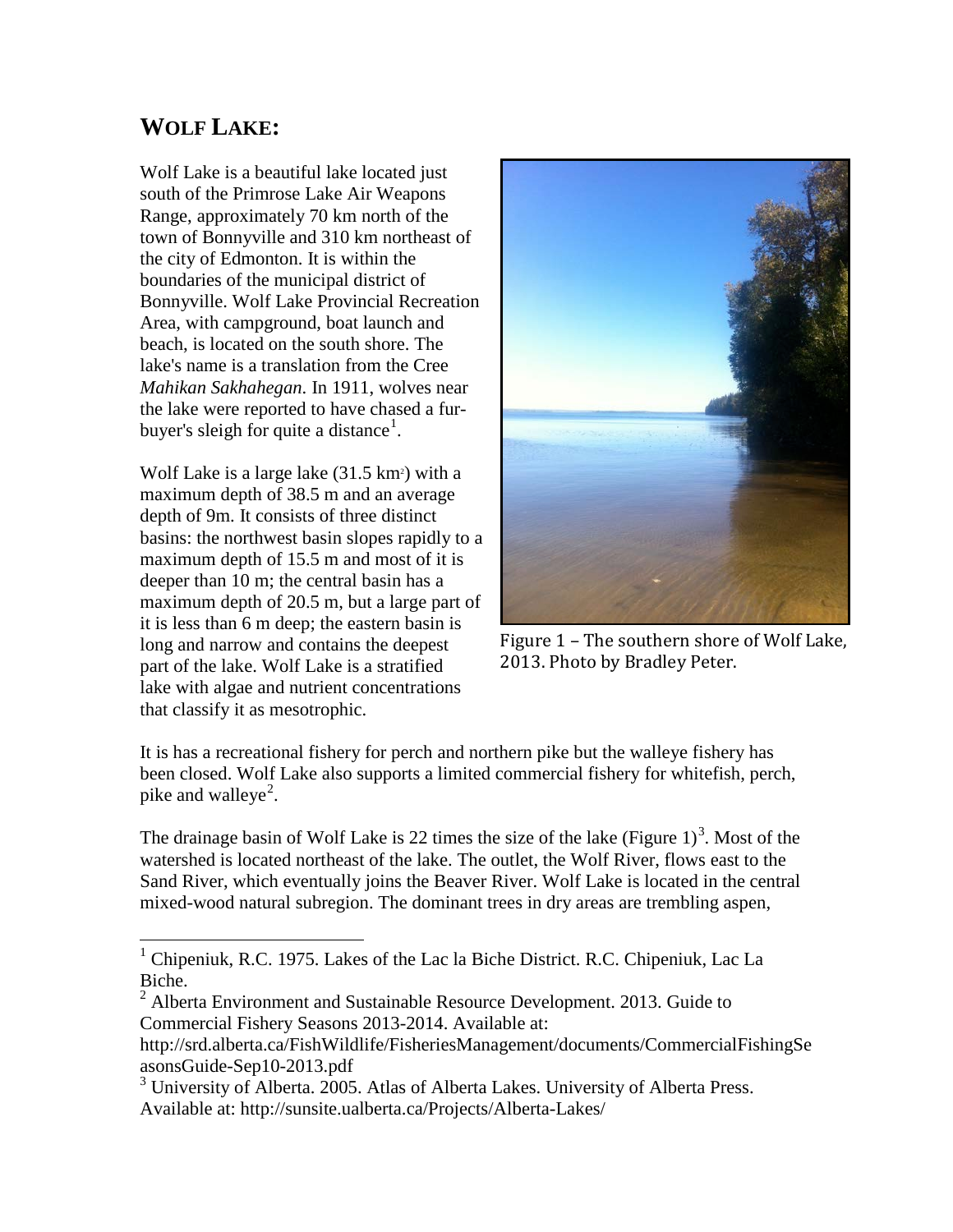balsam poplar, jack pine, and white spruce. In wet areas, black spruce, willows, and sedges are dominant.

Wolf Lake is surrounded by crown land and its watershed remains mostly forested. Some agricultural lands (grazing leases) are found in the south of the watershed, surrounding Margarite Lake. The main human land uses in the lake's watershed are oil and gas exploration and development. Specifically, there is an insitu oilsands production facility in the northeastern portion of the watershed that was the site of a large bitumen spill in the summer of 2013 (CNRL Wolf Lake).



Figure 2 - Wolf Lake Watershed. Atlas of Alberta Lakes.

### **WATER QUANTITY:**

Water levels have been measured at Wolf Lake since 1968 by Alberta Environment (1968-1992) and Environment Canada (1993-2011). Water levels have changed little over the course of monitoring, with fluctuations not exceeding one-meter. Maximum water levels were observed in 1975 at 597.716 m asl and minimum levels were observed in 1992 at 597.032 m asl – resulting in a maximum fluctuation of 0.684 m.

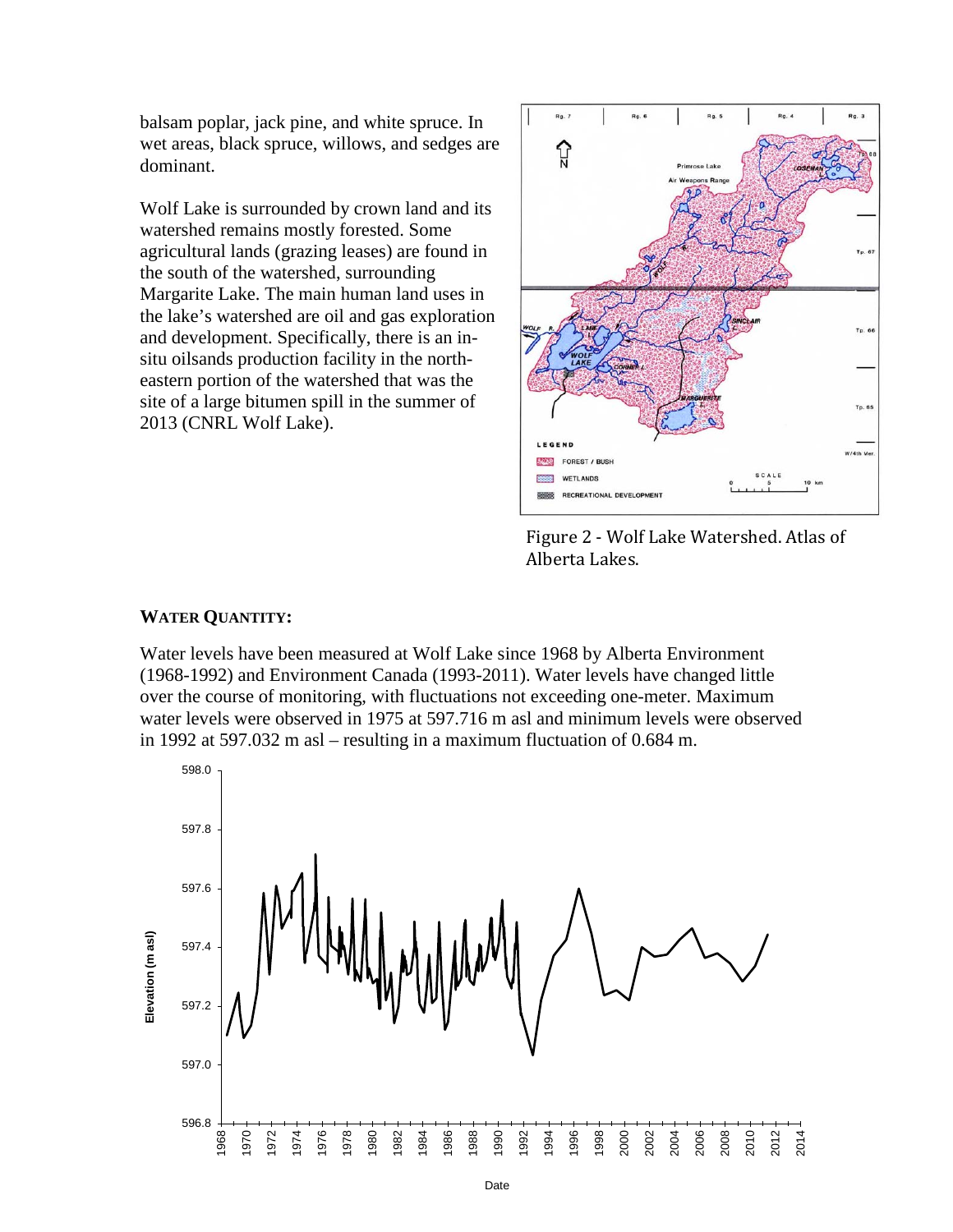### **WATER CLARITY & SECCHI DEPTH:**

Average Secchi disk depth at Wolf Lake in 2013 measured 2.58 m. An average Secchi disk depth of 2.58 m seems low given the concentrations of chlorophyll-*a* in the lake. As fluctuations of chlorophyll-*a* in the lake did not appear to affect Secchi disk depth, it is possible that colouration or suspended solids are the primary factors affecting water clarity at Wolf Lake. Secchi disk depth changed little throughout the summer, measuring a maximum of 2.80 m on July  $25<sup>th</sup>$  and a minimum of 2.40 m on June 14<sup>th</sup>.

### **WATER TEMPERATURE AND DISSOLVED OXYGEN:**

In early June, the water column was weakly thermally stratified, suggesting the lake had mixed in the early spring. As is typical of deep lakes in Alberta thermal stratification persisted throughout the summer. At the surface, water temperature did not exceed 20°C, though temperature dropped quickly below the thermocline, measuring below  $5^{\circ}$ C at the sediment-water interface. The presence of strong thermal stratification has important implications for dissolved oxygen concentrations.



Figure 4 -a) Surface water temperature (°C) and b) dissolved oxygen concentrations (mg/L) measured four times over the course of the summer at Wolf Lake.

At the surface, dissolved oxygen concentrations remained well above the Canadian Council for Ministers of the Environment (CCME) guidelines for the Protection of Aquatic Life (PAL) of 6.5 mg/L. Due to thermal stratification, however, dissolved oxygen concentrations declined dramatically below the thermocline, reaching anoxia as early as 10.0 m (Figure 4b). Decreased oxygen concentrations below the thermocline are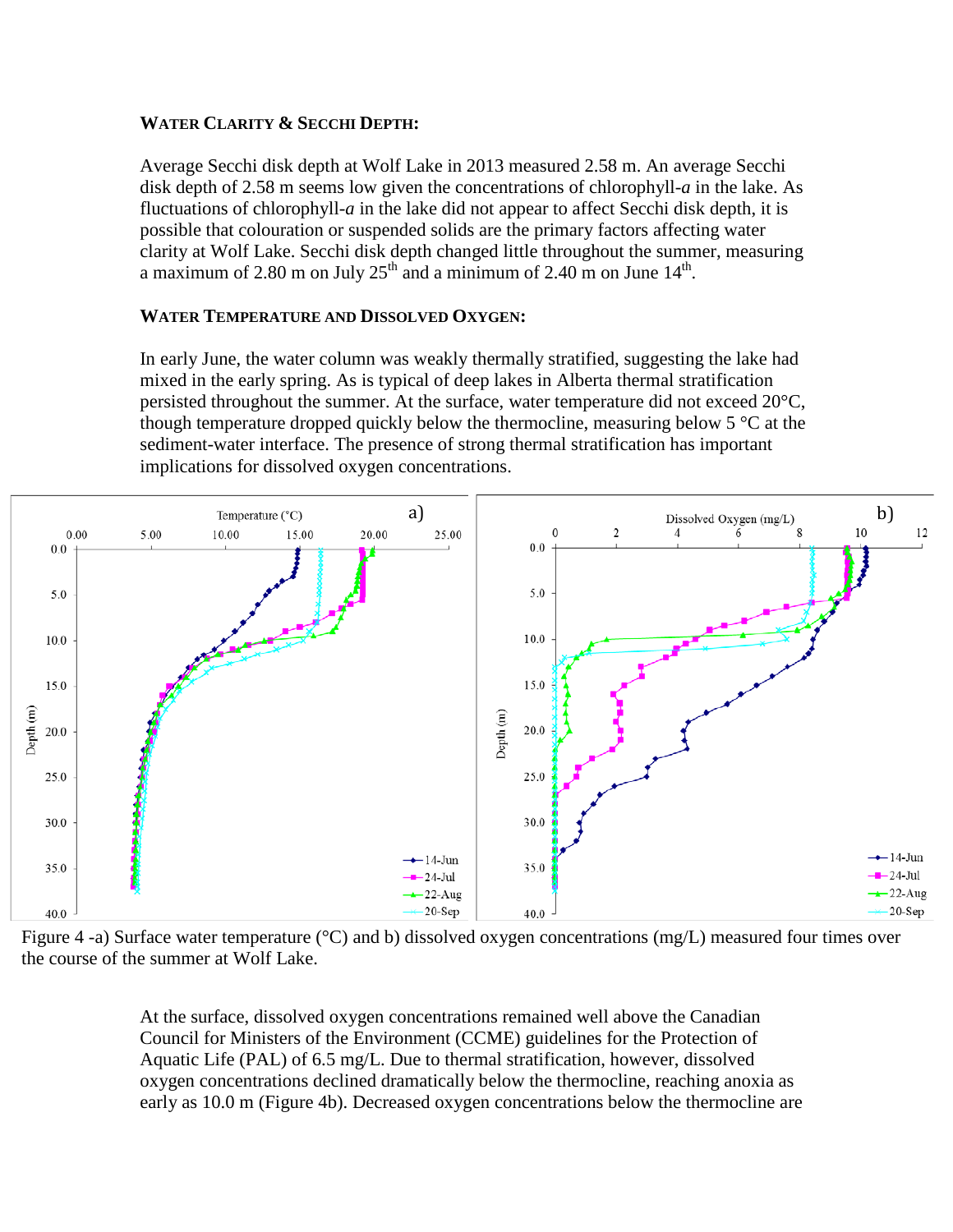a result of a separation from atmospheric oxygen and the oxygen-consuming process of decomposition that occurs at the lake-sediment interface.

### **WATER CHEMISTRY**:

*ALMS measures a suite of water chemistry parameters. Phosphorus, nitrogen, and chlorophyll-a are important because they are indicators of eutrophication, or excess*  nutrients, which can lead to harmful algal/cyanobacteria blooms. One direct measure of *harmful cyanobacteria blooms are Microcystins, a common group of toxins produced by cyanobacteria. See Table 1 for a complete list of parameters.*

Average total phosphorus (TP) at Wolf Lake in 2013 measured 33 µg/L (Table 1). This value is well above the historical variation observed at Wolf Lake and falls into the eutrophic (nutrient rich) classification. The high concentrations of TP observed (maximum: 50  $\mu$ g/L on July 24<sup>th</sup>) did not seem to elicit a response from the phytoplankton community (Figure 5). It is unclear what resulted in the high phosphorus levels observed in 2013.

Average chlorophyll-*a* concentration in Wolf Lake was low throughout the summer, measuring an average of 3.06 µg/L; this value falls into the oligotrophic (low productivity) classification and lies well within the historical variation observed at Wolf Lake. Throughout the summer there were no noticeable blooms of cyanobacteria or algae. Chlorophyll-*a* concentration measured a maximum of 4.95  $\mu$ g/L on July 24<sup>th</sup> and a minimum of 0.786  $\mu$ g/L on September 20<sup>th</sup>.

Average total Kjeldahl nitrogen (TKN) measured an average of 859.5 µg/L in 2013. This value falls into the eutrophic (nutrient rich) classification and appears to fall well within the historical variation observed at Wolf Lake. Throughout the summer TKN fluctuated little, measuring a minimum of 787  $\mu$ g/L on July 24<sup>th</sup> and a maximum of 903  $\mu$ g/L.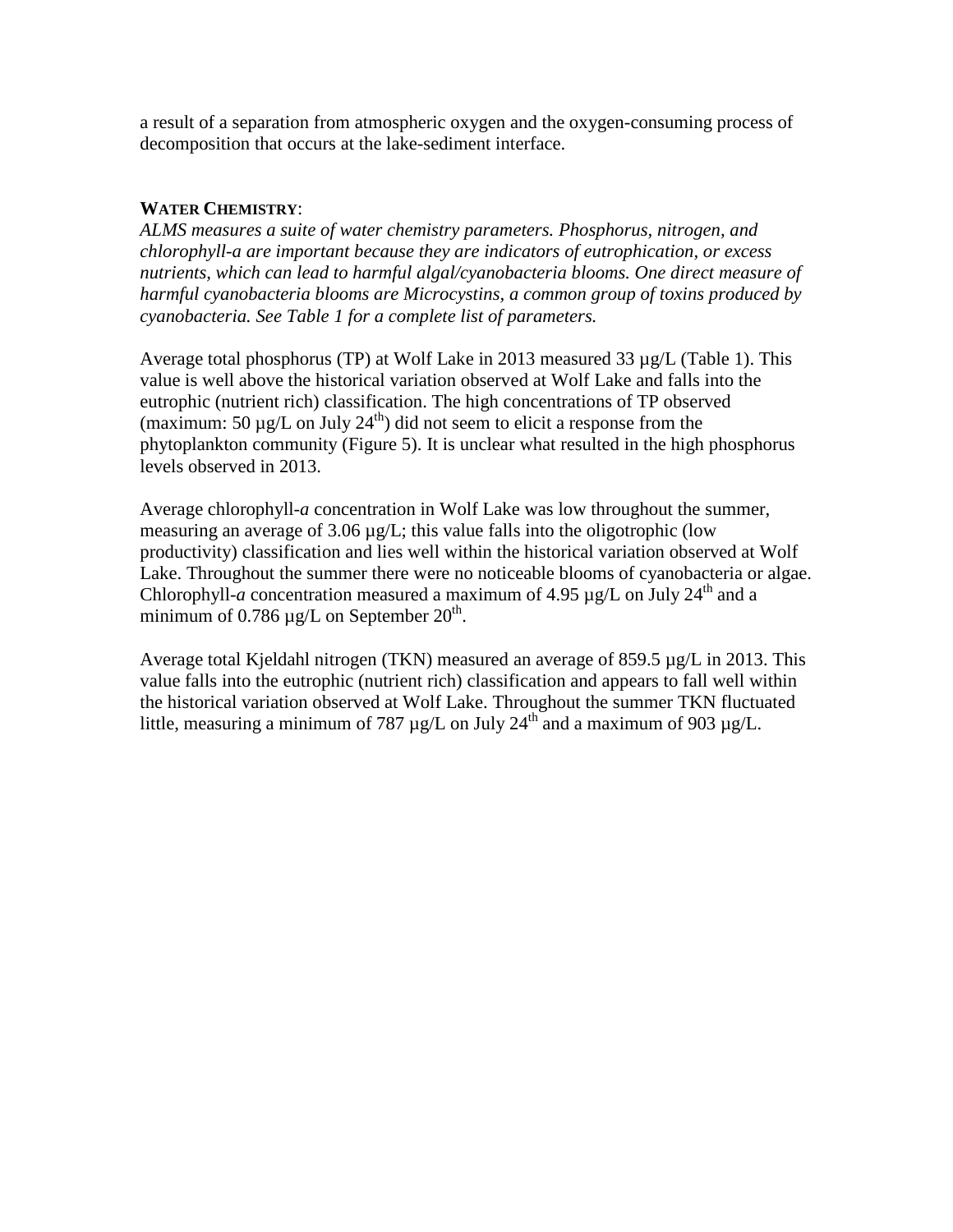

Figure 5 - Total phosphorous (μg/L), chlorophyll-*a* concentration (µg/L), and total Kjeldahl nitrogen  $(\mu g/L)$  measured four times over the course of the summer at Wolf Lake.

Average pH measured 8.21 in 2013 – this value is well above neutral and is the highest average pH measured in Crane Lake. Wolf Lake has moderate alkalinity (158.25 mg/L CaCO3) and bicarbonate (182.25 mg/L HCO<sub>3</sub>) concentration which contributes to the lake's ability to buffer changes to its pH. Conductivity in Wolf Lake is also low, measuring 294 uS/cm in 2013. Thus, concentrations of ions are low, with calcium (30.2 mg/L) acting as one of the dominant ions in Wolf Lake. Microcystin concentrations were low in Wolf Lake in 2013, measuring an average of 0.03 µg/L – this value falls well below the recreational guidelines of 20  $\mu$ g/L.

Metals were sampled twice throughout the summer and all values fell within their respective guidelines.

### **INVASIVE SPECIES:**

*Quagga and Zebra mussels are invasive species which, if introduced to our lakes, will have significant negative ecological, economical, and recreational impacts. ALMS collects water samples which are analyzed for mussel veligers (juveniles) and monitors substrates for adult mussels. In order to prevent the spread of invasive mussels, always clean, drain, and dry your boat between lakes. To report mussel sightings or musselfouled boats, call the confidential Alberta hotline at 1-855-336-BOAT.*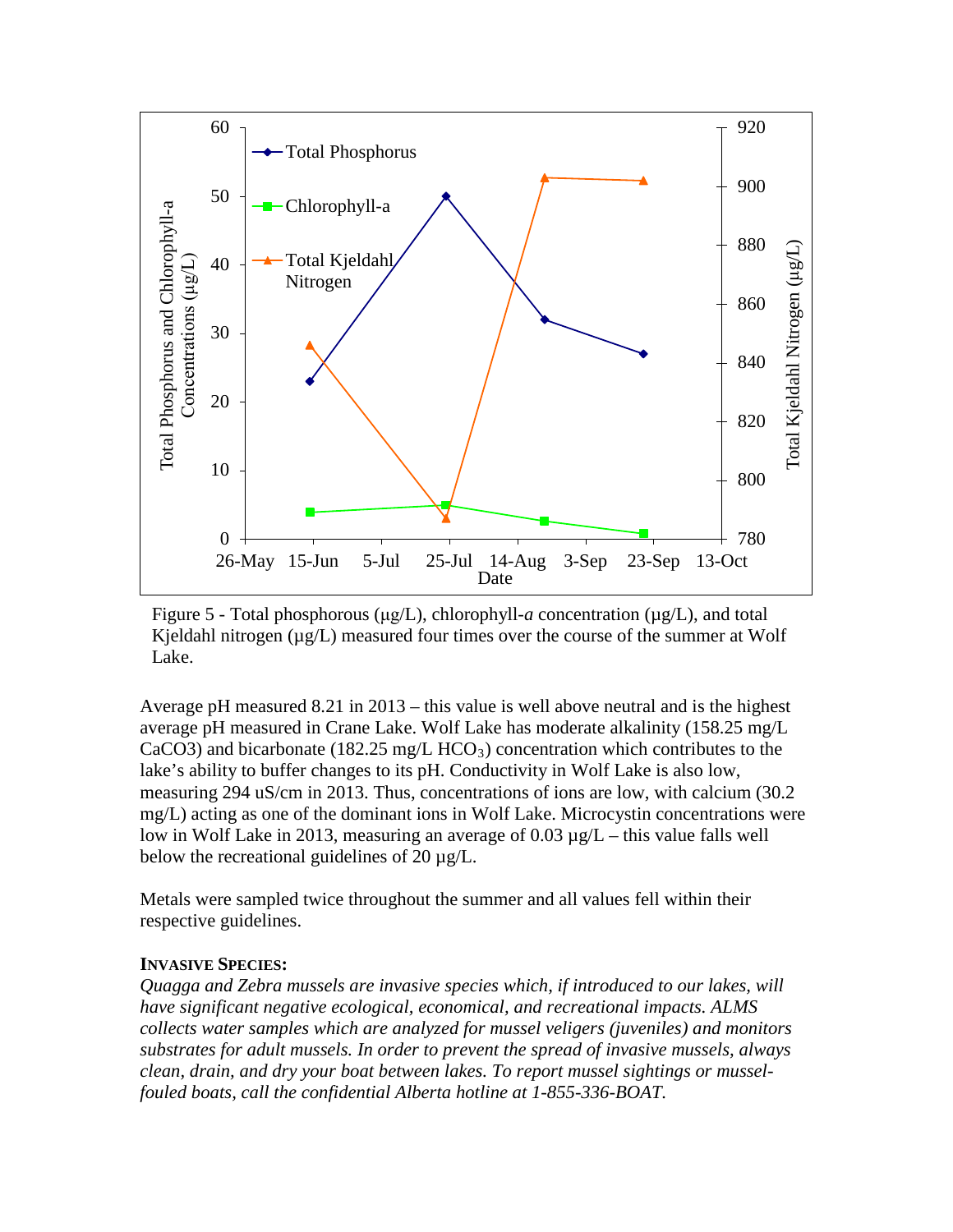In 2013, no zebra or quagga mussels were detected in Wolf Lake.

| <b>Parameter</b>                           | 1981           | 2005       | 2006           | 2007  | 2013   |
|--------------------------------------------|----------------|------------|----------------|-------|--------|
| $TP(\mu g/L)$                              | 25             | 22         | 19             | 17.5  | 33     |
| TDP $(\mu g/L)$                            | 10             | 6.6        | 8.3            | 7.3   | 14     |
| Chlorophyll- $a$ ( $\mu$ g/L)              | 7.9            | 4.6        | 3.3            | 2.7   | 3.06   |
| Secchi depth (m)                           | 2.8            | 3.5        | 3.3            | 3.6   | 2.58   |
| TKN $(\mu g/L)$                            | 911            | 830        | 825            | 758   | 859.5  |
| $NO2$ and $NO3$ (µg/L)                     | $\overline{4}$ | 6          | 2.5            | 3.5   | 2.5    |
| $NH_3$ (µg/L)                              | 17.5           | 25         | 14             | 17    | 13.8   |
| DOC (mg/L)                                 | 13             | 14         | 15.1           | 15.1  | 14.2   |
| $Ca \, (mg/L)$                             | 30             | 30         | 30             | 29.3  | 30.2   |
| $Mg$ (mg/L)                                | 16             | 15         | 16             | 16.8  | 16.9   |
| $Na$ (mg/L)                                | 11             | 12         | 12             | 13.1  | 12.5   |
| $K$ (mg/L)                                 | $\overline{2}$ | 2.1        | $\overline{2}$ | 2.2   | 2.03   |
| $SO_4^2$ (mg/L)                            | $\overline{2}$ | 3          | 5              | 1.5   | 1.5    |
| $Cl^-(mg/L)$                               | $\mathbf{1}$   | 0.9        | 1.15           | 1.2   | 1.6    |
| $CO3$ (mg/L)                               | 0.3            | 7          | 7.7            | 7.5   | 5.375  |
| $HCO3$ (mg/L)                              | 189            | 180        | 182            | 192   | 182.25 |
| pH                                         | $7.4 - 8.5$    | 8.5        | 8.6            | 8.4   | 8.21   |
| Conductivity $(\mu S/cm)$                  | 295            | 291        | 297            | 297   | 294    |
| Hardness (mg/L)                            |                | 129        | 139.3          | 142.7 | 145.3  |
| $TDS$ (mg/L)                               | 156            | 156        | 161            | 164   | 159.67 |
| Microcystin (µg/L)                         |                | $\sqrt{2}$ | $\sqrt{2}$     |       | 0.03   |
| Total Alkalinity (mg/L CaCO <sub>3</sub> ) | 156            | 159        | 162            | 165   | 158.25 |

Table 1 – Average Secchi disk depth and water chemistry values for Wolf Lake. Previous years averages are provided for comparison.

Note: TP = total phosphorus, TDP = total dissolved phosphorus, Chl- $a$  = chlorophyll-*a*, TKN = total Kjeldahl nitrogen. NO<sub>2+3</sub> = nitrate + nitrite, NH<sub>3</sub> = ammonia, Ca = calcium, Mg = magnesium, Na = sodium, K = potassium,  $SO_4$  = sulphate, Cl = chloride,  $CO_3$  = carbonate, HCO<sub>3</sub> = bicarbonate. A forward slash (/) indicates an absence of data.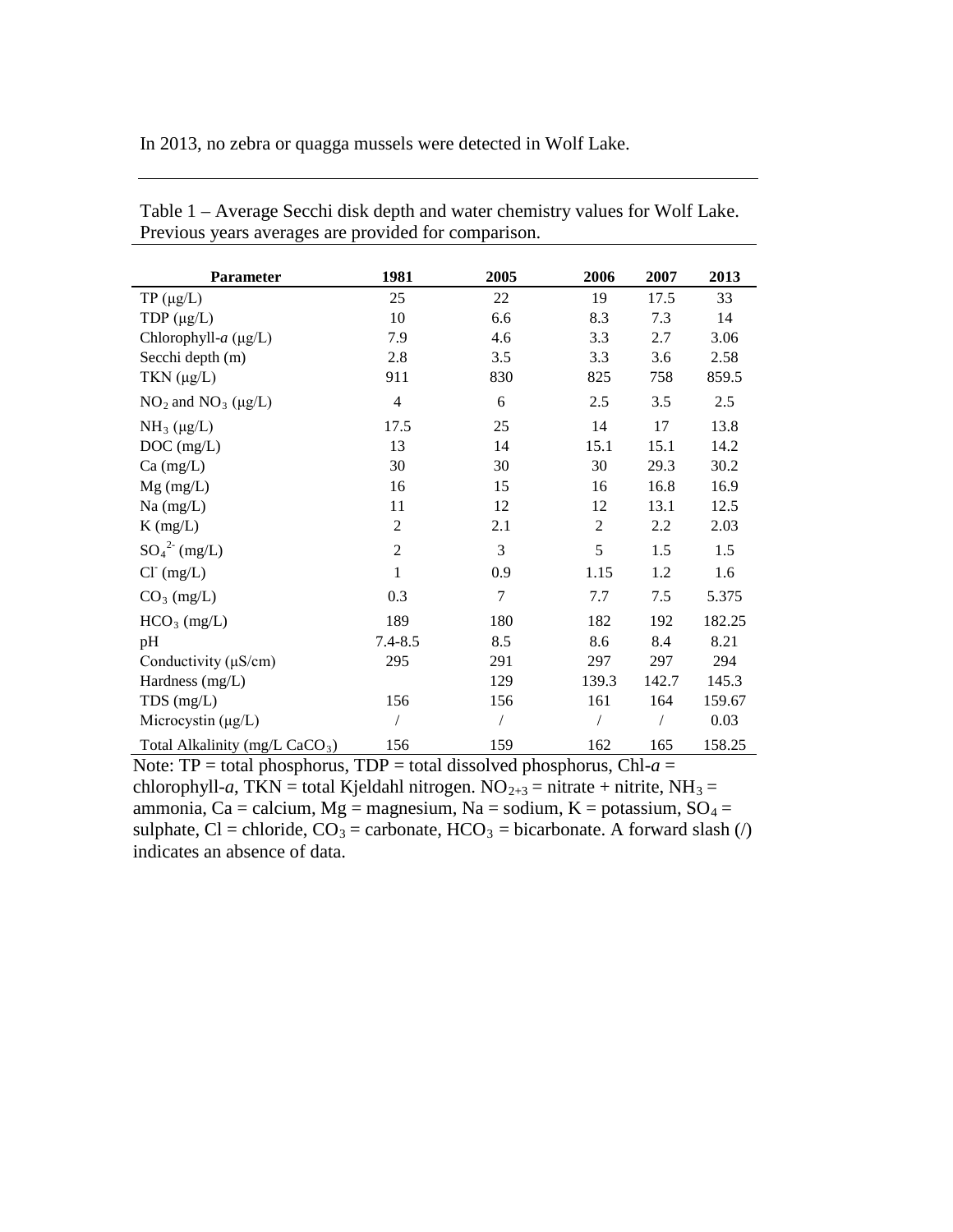| <b>Metals (Total Recoverable)</b> | 2013     | <b>Guidelines</b>    |  |
|-----------------------------------|----------|----------------------|--|
| Aluminum µg/L                     | 17.89    | $100^a$              |  |
| Antimony µg/L                     | 0.01775  | 6 <sup>e</sup>       |  |
| Arsenic µg/L                      | 0.9275   | 5                    |  |
| Barium µg/L                       | 32.2     | $1000^e$             |  |
| Beryllium µg/L                    | 0.006    | $100^{\mathrm{d,f}}$ |  |
| Bismuth $\mu$ g/L                 | 0.00135  |                      |  |
| Boron $\mu$ g/L                   | 41.1     | 5000 <sup>ef</sup>   |  |
| Cadmium µg/L                      | 0.0026   | $0.085^{\rm b}$      |  |
| Chromium µg/L                     | 0.221    |                      |  |
| Cobalt $\mu$ g/L                  | 0.0266   | 1000 <sup>f</sup>    |  |
| Copper µg/L                       | 0.185    | $4^{\circ}$          |  |
| Iron $\mu$ g/L                    | 33.6     | 300                  |  |
| Lead $\mu$ g/L                    | 0.0484   | $7^{\circ}$          |  |
| Lithium µg/L                      | 12.9     | 2500 <sup>g</sup>    |  |
| Manganese µg/L                    | 24.25    | $200^{\text{g}}$     |  |
| Molybdenum µg/L                   | 0.276    | $73^d$               |  |
| Nickel µg/L                       | 0.0976   | $150^\circ$          |  |
| Selenium µg/L                     | 0.05     | $\mathbf{1}$         |  |
| Silver $\mu$ g/L                  | 0.0183   | 0.1                  |  |
| Strontium µg/L                    | 111.5    | /                    |  |
| Thallium µg/L                     | 0.001025 | 0.8                  |  |
| Thorium µg/L                      | 0.001725 | $\sqrt{2}$           |  |
| Tin $\mu$ g/L                     | 0.015    |                      |  |
| Titanium µg/L                     | 1.5825   |                      |  |
| Uranium µg/L                      | 0.0909   | 100 <sup>e</sup>     |  |
| Vanadium µg/L                     | 0.0931   | $100$ f,g            |  |
| Zinc $\mu$ g/L                    | 0.456    | 30                   |  |

Table 2 - Concentrations of metals measured in Wolf Lake on August 22<sup>nd</sup> and September 20<sup>th</sup> 2013. Values shown for 2013 are an average of those dates. The CCME heavy metal Guidelines for the Protection of Freshwater Aquatic Life (unless otherwise indicated) are presented for reference.

Values represent means of total recoverable metal concentrations.

<sup>a</sup>Based on pH  $\geq$  6.5; calcium ion concentrations  $\lfloor Ca^{+2} \rfloor \geq 4$  mg/L; and dissolved organic carbon concentration  $[DOC] \ge 2$  mg/L.

<sup>b</sup> Based on water Hardness of 300 mg/L (as CaCO<sub>3</sub>)<sup>c</sup> Based on water hardness > 180mg/L (as CaCO<sub>3</sub>)<sup>c</sup>

<sup>d</sup> CCME interim value.

e Based on Canadian Drinking Water Quality guideline values.

f Based on CCME Guidelines for Agricultural use (Livestock Watering).

<sup>g</sup> Based on CCME Guidelines for Agricultural Use (Irrigation).

A forward slash (/) indicates an absence of data or guidelines.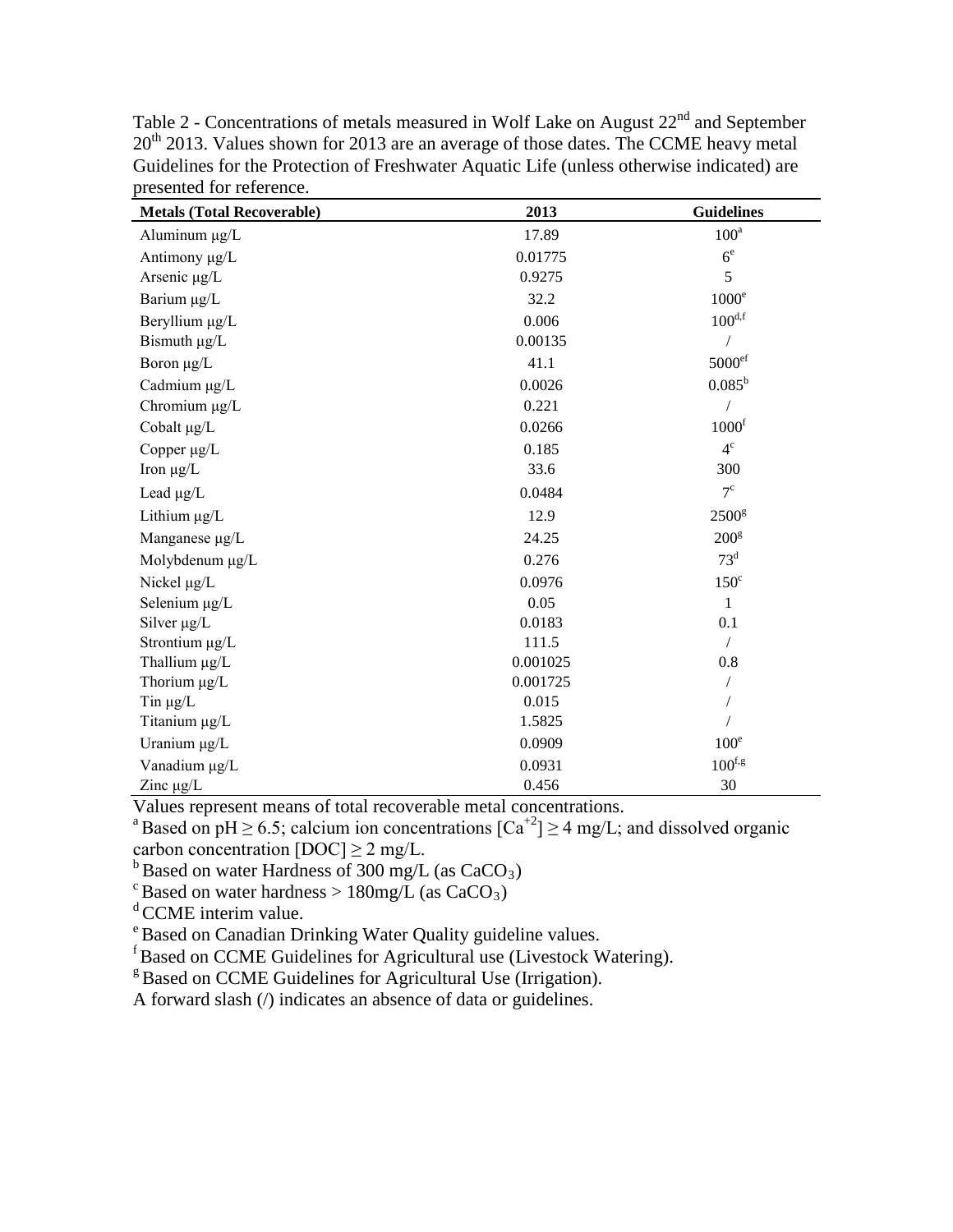# **A BRIEF INTRODUCTION TO LIMNOLOGY**

### **INDICATORS OF WATER QUALITY:**

Water samples are collected in LakeWatch to determine the chemical characteristics that characterize general water quality. Though not all encompassing, the variables collected in LakeWatch are sensitive to human activities in watersheds that can cause degraded water quality. For example, nutrients such as phosphorus and nitrogen are important determinants of lake productivity. The concentrations of these nutrients in a lake are impacted (typically elevated) by land use changes such as increased crop production or livestock grazing. Elevated nutrient concentrations can cause increases in undesirable algae blooms resulting in low dissolved oxygen concentrations, degraded habitat for fish and noxious smells. A large increase in nutrients over time may also indicate sewage inputs, which in turn may result in other human health concerns such as those associated with bacteria or the protozoan *Cryptosporidium*.

#### **TEMPERATURE AND MIXING:**

Water temperature in a lake dictates the behavior of many chemical parameters responsible for water quality. Heat is transferred to a lake at its surface and slowly moves downward depending on water circulation in the lake. Lakes with a large surface area or a small volume tend to have greater mixing due to wind. In deeper lakes, circulation is not strong enough to move warm water to depths typically greater than 4 or 5 m and as a result cooler denser water remains at the bottom of



Figure A: Difference in the circulation of the water column depending on thermal stratification.

the lake. As the difference in temperature between warm surface and cold deeper water increases, two distinct layers are formed. Limnologists call these layers of water the **epilimnion** at the surface and the **hypolimnion** at the bottom. The layers are separated by a transition layer known as the **metalimnion** which contains the effective wall separating top and bottom waters called a **thermocline**. A thermocline typically occurs when water temperature changes by more than one degree within one meter depth. The hypolimnion and epilimnion do not mix, nor do elements such as oxygen supplied at the surface move downward into the hypolimnion. In the fall, surface waters begin to cool and eventually reach the same temperature as hypolimnetic water. At this point the water mixes from top to bottom in what is often called a **turnover** event. Surface water cools further as ice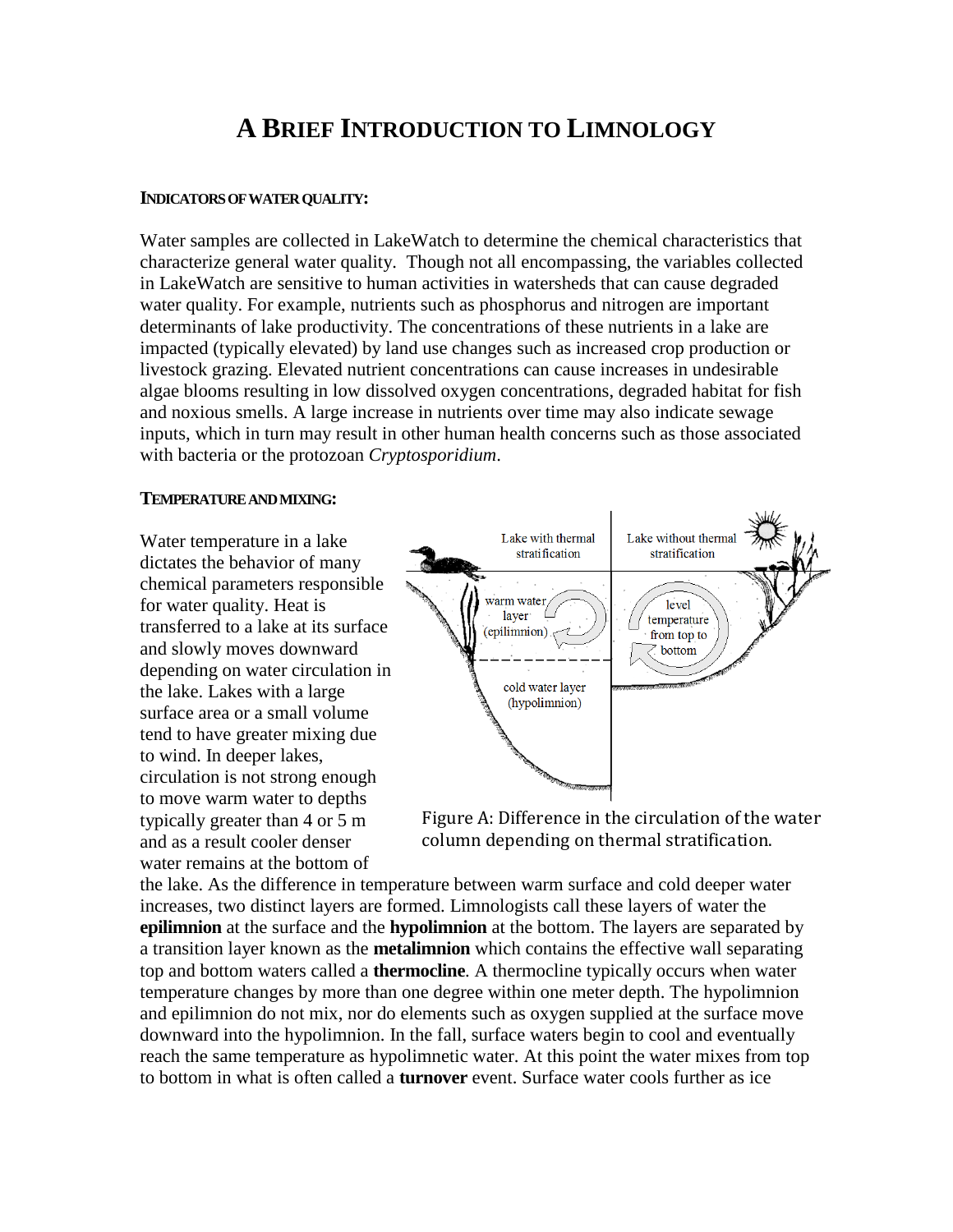forms and again a thermocline develops; this time with  $4^{\circ}$  C water at the bottom and near 0° C water on the top.

In spring another turnover event occurs when surface waters warm to  $4^{\circ}$  C. Lakes with the mixing pattern of two stratification periods and two turnover events are called **dimictic** lakes. In shallower lakes, the water column may mix from top to bottom most of the ice-free season with occasional stratification during periods of calm warm conditions. Lakes that mix frequently are termed **polymictic** lakes. In our cold climate, many shallow lakes are **cold monomictic** meaning a thermocline develops every winter. There is one turnover event in spring, but for the remainder of the ice free season the lake is polymictic.

### **DISSOLVED OXYGEN:**

Oxygen enters a lake at the lake surface and throughout the water column when produced by photosynthesizing plants, including algae, in the lake. Oxygen is consumed within the lake by respiration of living organisms and decomposition of organic material in the lake sediments. In lakes that stratify (see temperature above), oxygen that dissolves into the lake at the surface cannot mix downward into the hypolimnion. At the same time oxygen is depleted in the hypolimnion by decomposition. The result is that the hypolimnion of a lake can become **anoxic**, meaning it contains little or no dissolved oxygen. When a lake is frozen, the entire water column can become anoxic because the surface is sealed off from the atmosphere. Winter anoxic conditions can result in a fish-kill which is particularly common during harsh winters with extended ice-cover. Alberta Surface Water Quality Guidelines suggest dissolved oxygen concentrations (in the epilimnion) must not decline below 5 mg $\bullet L^{-1}$  and should not average less than 6.5 mg $\bullet L^{-1}$  over a seven-day period. However, the guidelines also require that dissolved oxygen concentrations remain above 9.5 mg• $L^{-1}$  in areas where early life stages of aquatic biota, particularly fish, are present.

### **GENERAL WATER CHEMISTRY:**

Water in lakes always contains substances that have been transported by rain and snow or have entered the lake in groundwater and inflow streams. These substances may be dissolved in the water or suspended as particles. Some of these substances are familiar minerals, such as sodium and chloride, which when combined form table salt, but when dissolved in water separate into the two electrically charged components called **ions**. Most dissolved substances in water are in ionic forms and are held in solution due to the polar nature of the water molecule. **Hydrophobic** (water-fearing) compounds such as oils contain little or no ionic character, are non-polar, and for this reason do not readily dissolve in water. Although hydrophobic compounds do not readily dissolve, they can still be transported to lakes by flowing water. Within individual lakes, ion concentrations vary from year to year depending on the amount and mineral content of the water entering the lake. This mineral content can be influenced by the amount of precipitation and other climate variables as well as human activities such as fertilizer and road salt application.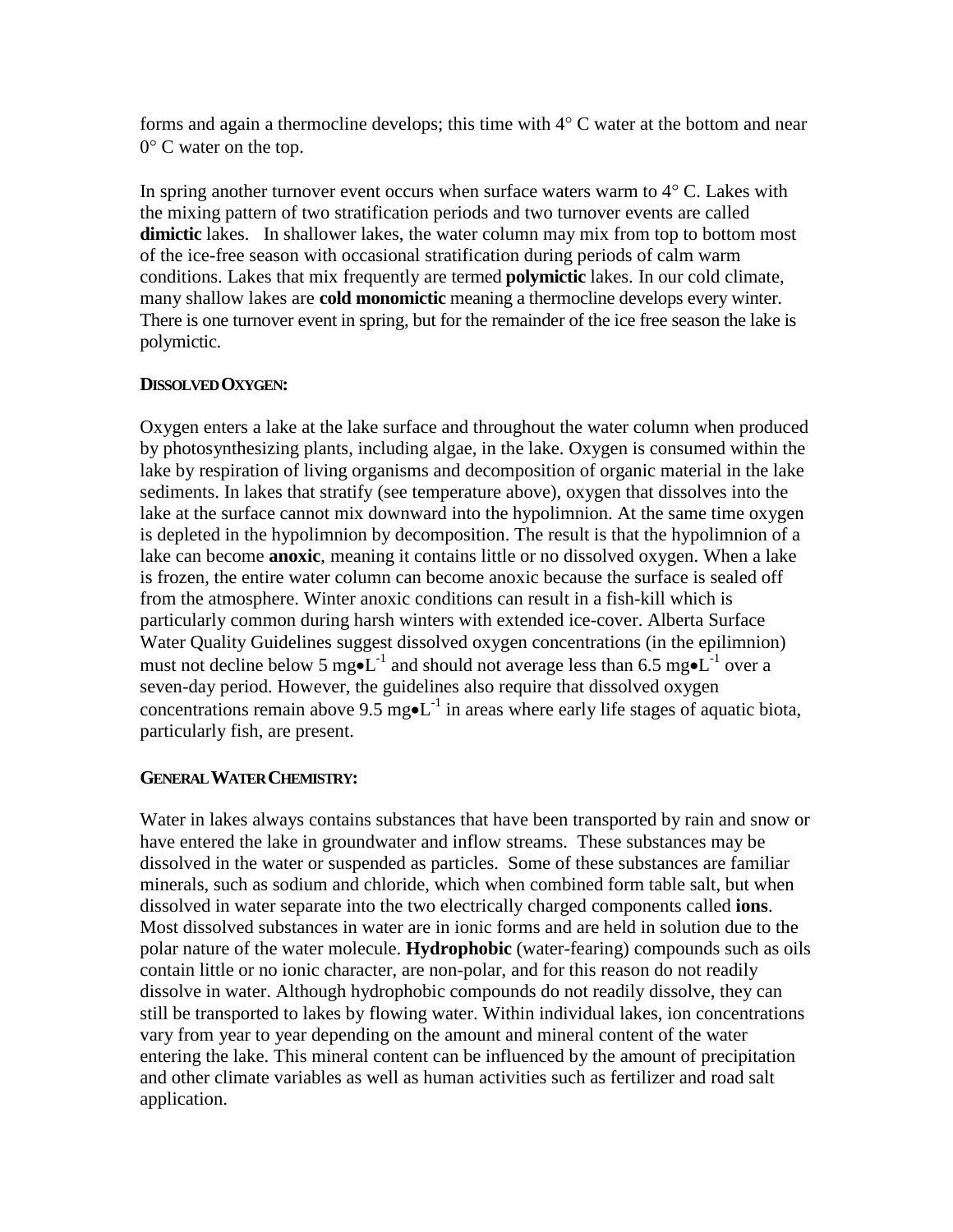### **PHOSPHORUS AND NITROGEN:**

Phosphorus and nitrogen are important nutrients limiting the growth of algae in Alberta lakes. While nitrogen usually limits agricultural plants, phosphorus is usually in shortest supply in lakes. Even a slight increase of phosphorus in a lake can, given the right conditions, promote algal blooms causing the water to turn green in the summer and impair recreational uses. When pollution originating from livestock manure and human sewage enters lakes not only are the concentrations of phosphorus and nitrogen increased but nitrogen can become a limiting nutrient which is thought to cause blooms of toxic algae belonging to the cyanobacteria. Not all cyanobacteria are toxic, however, the blooms can form decomposing mats that smell and impair dissolved oxygen concentrations in the lake.

### **CHLOROPHYLL-***A***:**

Chlorophyll *a* is a photosynthetic pigment that green plants, including algae, possess enabling them to convert the sun's energy to living material. Chlorophyll *a* can be easily extracted from algae in the laboratory. Consequently, chlorophyll *a* is a good estimate of the amount of algae in the water. Some highly productive lakes are dominated by larger aquatic plants rather than suspended algae. In these lakes, chlorophyll *a* and nutrient values taken from water samples do not include productivity from large aquatic plants. The result, in lakes like Chestermere which are dominated by larger plants known as macrophytes, can be a lower trophic state than if macrophyte biomass was included. Unfortunately, the productivity and nutrient cycling contributions of macrophytes are difficult to sample accurately and are therefore not typically included in trophic state indices.

### **SECCHI DISK TRANSPARENCY :**

Lakes that are clear are more attractive for recreation, whereas those that are turbid or murky are considered by lake users to have poor water quality. A measure of the transparency or clarity of the water is performed with a Secchi disk with an alternating black and white pattern. To measure the clarity of the water, the Secchi disk is lowered down into the water column and the depth where the disk disappears is recorded. The Secchi depth in lakes with a lot of algal growth will be small while the Secchi depth in lakes with little algal growth can be very deep. However, low Secchi depths are not caused by algal growth alone. High concentrations of suspended sediments, particularly fine clays or glacial till, are common in plains or mountain reservoirs of Alberta. Mountain reservoirs may have exceedingly low Secchi depths despite low algal growth and nutrient concentrations.

The euphotic zone or the maximum depth that light can penetrate into the water column for actively growing plants is calculated as twice the Secchi depth. Murky waters, with shallow Secchi depths, can prevent aquatic plants from growing on the lake bottom. Conversely, aquatic plants can ensure lakes have clear water by reducing shoreline